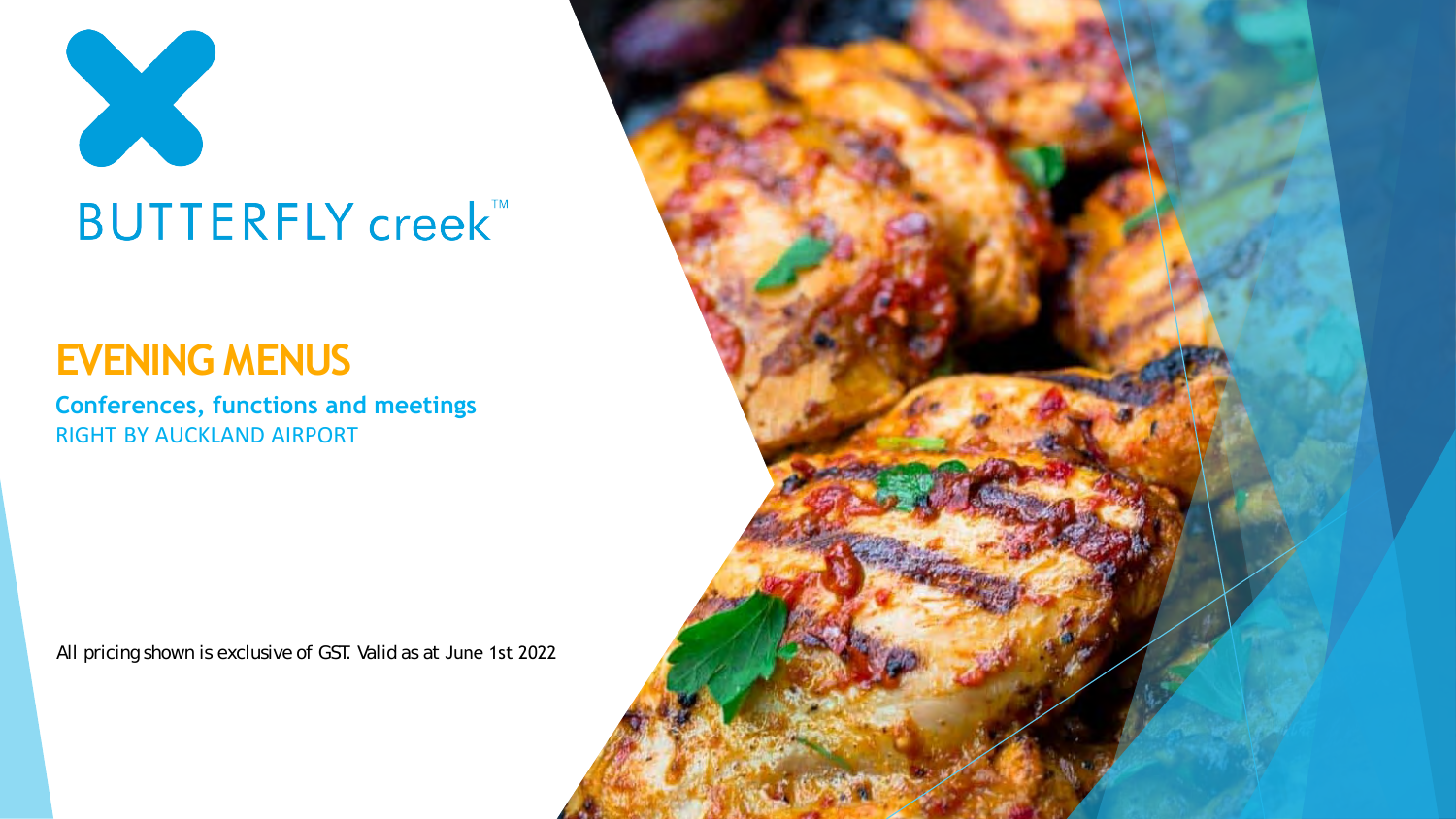### Evening Menus

The following evening menus are available for business functions and events. Our food is freshly made by our in-house team and with plenty of different options, we have something for every event

- Menus and pricing maybe subject to change due to seasonality availability.
- Evening menus available for in-house events only
- All pricing is exclusive of GST.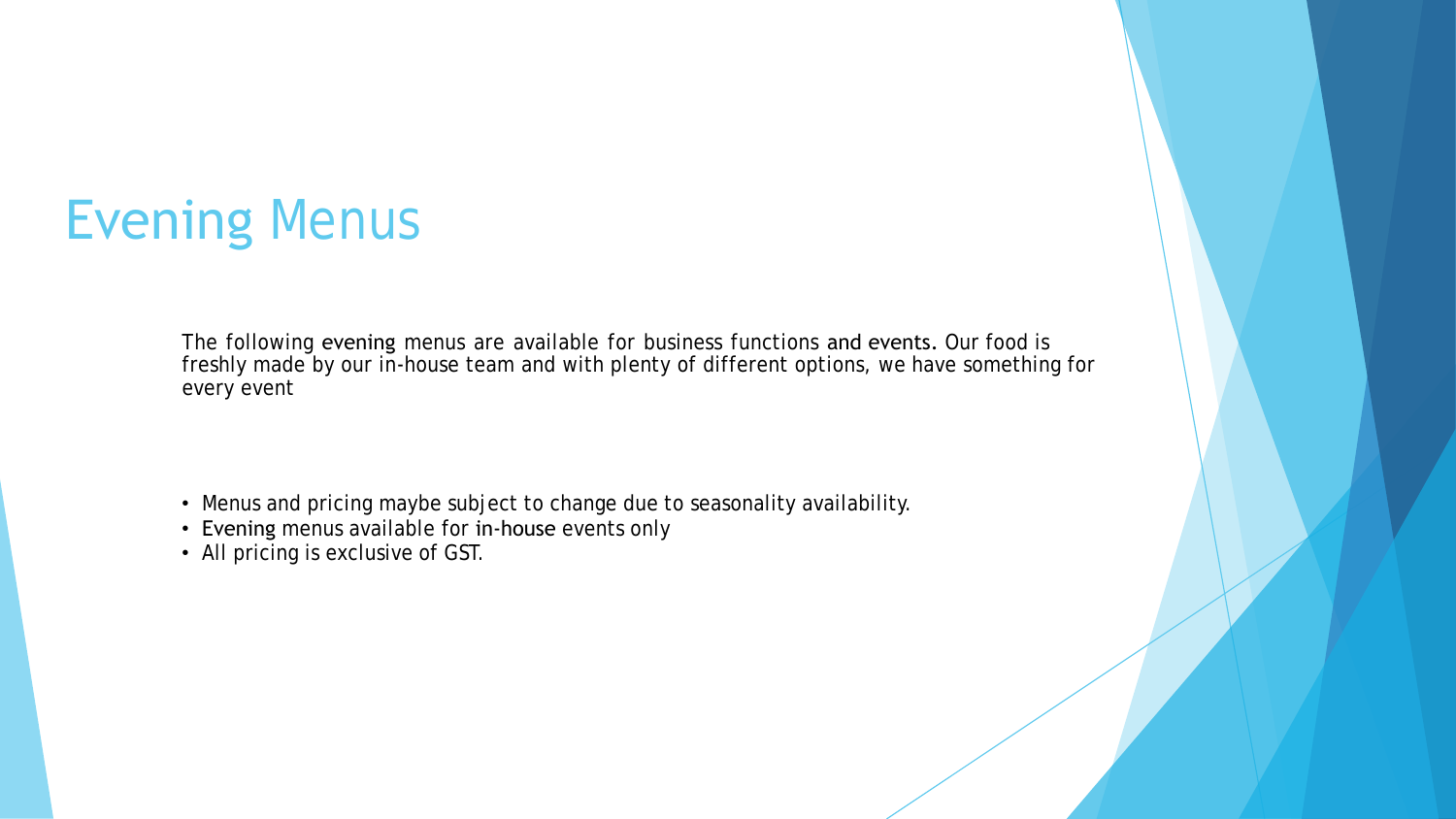## **Platters**

**Perfect for up to 8 people**

#### **\$85.00 each Antipasto platter**

- Puhoi blue valley cheese
- **Crackers**
- Selection of cold meats (smoked chicken, salami and ham)
- Pickles, sundried tomatoes, gherkins
- **Relish**
- Fresh grapes
- Dried apricots & cranberries

#### **\$85.00 each Vegetarian platter**

- Puhoi blue valley cheese
- **Crackers**
- Selection of raw vegetables
- Pickles sundried tomatoes
- Polenta sticks
- Relish + dipping sauces
- Fresh grapes

*Enjoy an alcoholic beverage at our Papillion bar – enquire for list*

Available for in-house or out catering. All prices shown are GST exclusive.



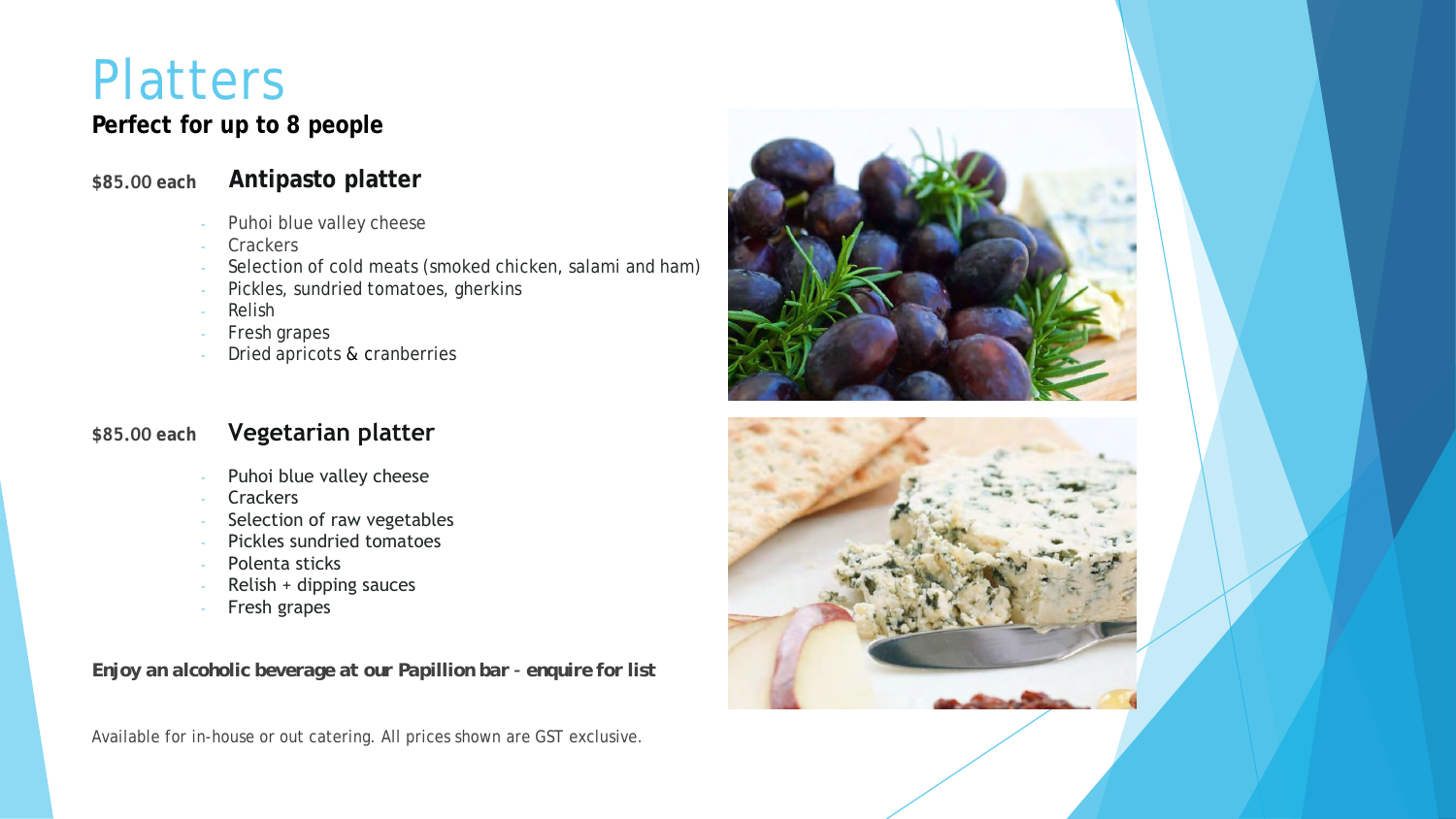# (B1) Light Cold Buffet

**\$38.00pp (min 50 people)**

- Basket of bread rolls
- Sliced glazed champagne ham
- Sliced harissa marinated chicken breast
- Green salad
- Mediterranean penne pasta salad
- New York chocolate fudge brownie served with vanilla ice cream and seasonal fruit salad

**Add tea and coffee for an extra \$3.50 per person**



Available for in-house catering only. All prices shown are GST exclusive.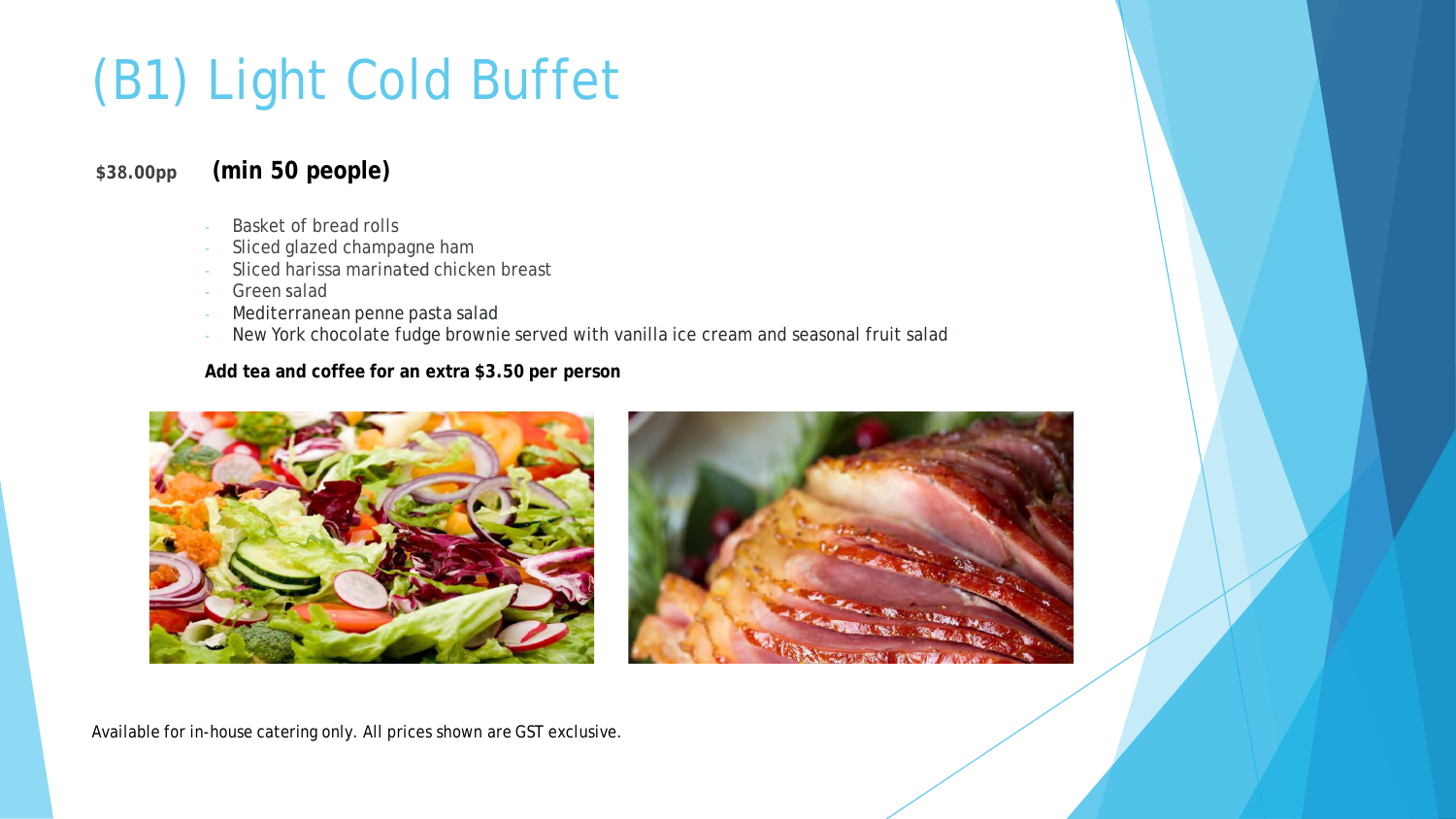# (B2) Grill Buffet

#### **\$49.00pp (min 50 people)**

#### **From the grill**

- Harissa chicken thighs
- Pork sausages
- Garlic butter mussels
- Grilled scotch fillet minute steaks

#### **Sides**

- Roasted baby potatoes with smoked garlic and rosemary
- Steamed vegetables drizzled with siracha mayonnaise (vegan)
- Rustic dinner rolls sprinkled with sea salt served with butter

#### **Salad bar**

- Mediterranean penne pasta salad with basil pesto dressing
- Grilled zucchini, tomato, corn and feta salad
- Mixed seasonal green leafy salad with citrus dressing

#### **Dessert Section**

- New York chocolate fudge brownie served with vanilla ice cream and seasonal fruit salad
- Served with freshly brewed coffee & tea

Available for in-house catering only. All prices shown are GST exclusive.



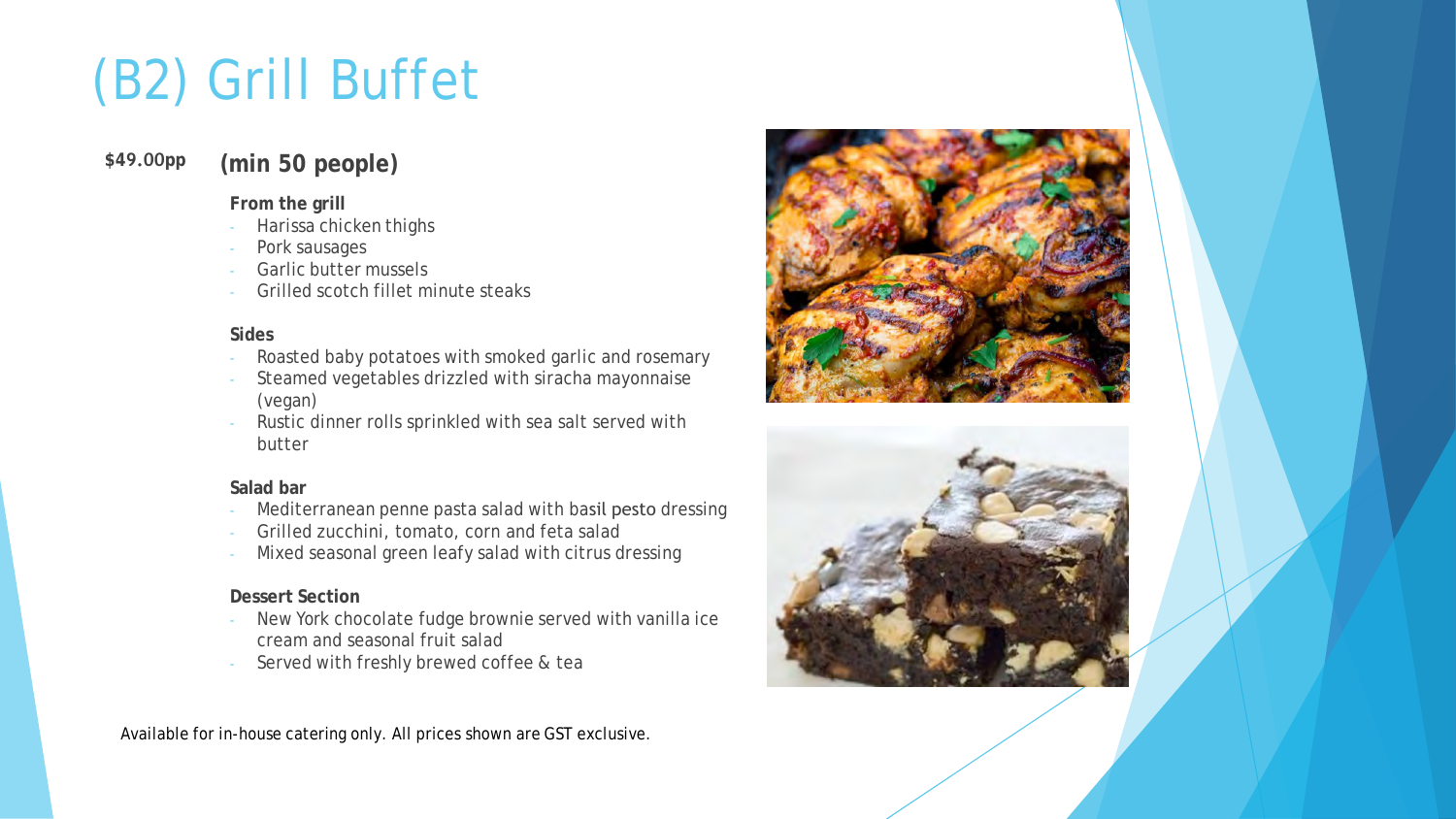# (B3) Carvery Buffet

#### **\$55.00pp (min 50 people)**

#### **Carvery**

- Champagne ham glazed with orange, brown sugar and seeded mustard

#### **Hot dishes**

- Harissa chicken thighs marinade of coriander, chilli peppers, garlic and roasted red peppers
- Braised lamb shank cooked in rich tomato red wine and garlic gravy with chunky vegetables
- Thai red curry (vegetarian) lemongrass, kaffir lime leaves and tofu

#### **Accompanied**

- Roasted baby potatoes with smoked garlic and rosemary
- Ghee basmati rice
- Steamed vegetables drizzled with siracha mayonnaise (vegan)
- Rustic dinner rolls sprinkled with sea salt served with butter

#### **Salad**

- Mediterranean penne pasta salad with basil pesto dressing
- Grilled zucchini, tomato, corn and feta salad
- Mixed seasonal green leafy salad with citrus dressing

#### **Desserts**

- Tiramisu log layered with savoiardi biscuits and coffee liqueur covered with mascarpone cream
- Seasonal fruit salad
- Freshly brewed tea and coffee

Available for in-house catering only. All prices shown are GST exclusive.